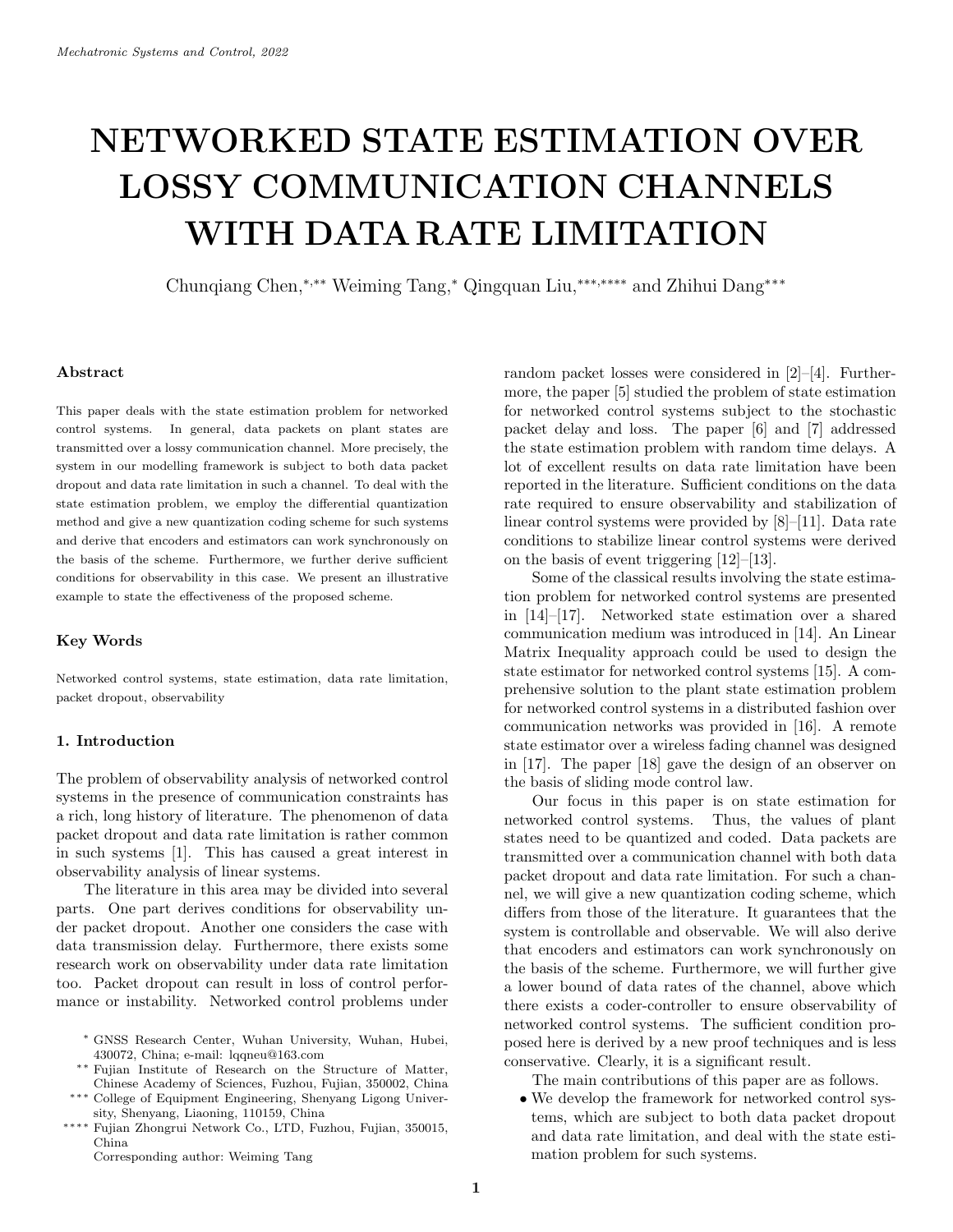

Figure 1. Networked control systems.

- We employ the differential quantization method and give a new quantization coding scheme.
- We derive that encoders and estimators can work synchronously and further derive sufficient conditions for observability in this case.

The rest of the article is organized as follows. In Section 2, we present the problem formulation. In Section 3, we give the quantization, coding, and control scheme. In Section 4, we derive sufficient conditions for observability. In Section 5, we present the results of numerical simulation. In Section 6, we state conclusions.

## **2. Problem Formulation**

We are primarily interested in studying the following networked control system

$$
X(k+1) = GX(k) + HU(k),\tag{1}
$$

$$
Y(k) = CX(k), k \in \mathbb{Z}^+\tag{2}
$$

where  $X(k) \in \mathbb{R}^n$ ,  $Y(k) \in \mathbb{R}^m$ , and  $U(k) \in \mathbb{R}^p$  denote the plant state, the measured output, and the control input, respectively.  $G, H$ , and  $C$  are known matrices. Assume that  $X(0)$  is a random variable satisfying

$$
||X(0)|| \le \varphi_0 < \infty. \tag{3}
$$

Assume that the pair  $(G, H)$  is stabilizable and the pair  $(G, C)$  is observable.

As shown in Fig. 1, the encoder sends the information on the plant states to the estimator over a communication channel. First, values of plant states need to be quantized and coded. In general, data packets on plant states are transmitted over a lossy communication channel. Then, System (1) in our modelling framework is subject to both data packet dropout and data rate limitation in such a channel. Let  $p_d$  denote the packet dropout probability and let  $r(k)$  denote the number of bits transmitted at the kth sampling interval. If the estimator receives no packet on plant states in the kth sampling interval, we set  $\theta(k) = 0$ . On the contrary, we set  $\theta(k) = 1$ . Clearly,  $\theta(k)$  can state whether the data packet is lost.

Let  $X(k)$  and  $V(k)$  denote the state estimation and the state estimation error obtained by the estimator. System (1) is said to be mean square observable if there exists a quantization coding scheme such that

$$
\limsup_{k \to \infty} E||V(k)|| \le \phi < \infty \tag{4}
$$

In this paper, we will address the state estimation problem for System (1) over such a digital communication channel with both data packet dropout and data rate limitation. The main task is to propose a new quantization coding scheme under communication constraints and to derive sufficient conditions for observability of System (1).

#### **3. Quantization, Coding and Control Scheme**

## **3.1 Quantization and Coding**

To deal with the state estimation problem, we employ the differential quantization method and give a new quantization coding scheme for System (1). The scheme is clearly different from the existing ones in the literature. On the basis of the quantization coding scheme, we will further give a lower bound of data rates of the channel, above which there exists a coder-controller to ensure observability of System (1).

We consider the case where the system matrix  $G$  has only the real distinct eigenvalues. For other cases, there are similar results [9]. Let  $\lambda_1, \lambda_2, \cdots, \lambda_n$  denote the real distinct eigenvalues of  $G$ . Then, we may find two matrices: M and  $\Theta$  such that

$$
\Theta = MGM^{-1} = \text{diag}[\lambda_1, \lambda_2, \cdots, \lambda_n].
$$
 (5)

We define

$$
Z(k) := MX(k),\tag{6}
$$

$$
W(k) := MHU(k). \tag{7}
$$

Thus, we have

$$
Z(k+1) = \Theta Z(k) + W(k). \tag{8}
$$

Let  $Z(k) := [z_1(k) \ z_2(k) \ \cdots \ z_n(k)]^T$  and  $W(k) :=$  $[w_1(k) \quad w_2(k) \quad \cdots \quad w_n(k)]^T$ . Then, we have

$$
z_i(k+1) = \lambda_i z_i(k) + w_i(k), \quad i = 1, 2, \cdots, n. \tag{9}
$$

If  $|\lambda_i| \leq 1$ , it leads to

$$
\limsup_{k \to \infty} E|v_i(k)| \le \phi. \tag{10}
$$

Next, we consider the case with  $|\lambda_i| > 1$ . Let  $z_i(k, e)$ and  $d_i(k, e)$  denote the *i*th state prediction and its error radius at the encoder, respectively. If one packet sent at the  $(k-1)$ th sampling interval is successfully delivered to the estimator at the time within  $((k-1)h, kh)$  (i.e.,  $\theta(k-1) = 1$ , the estimator can obtain the quantization value  $q_i(k-1)$  at the  $(k-1)$ th sampling interval. Then, we may implement quantized feedback control such that

$$
|z_i(k) - z_i(k, e)| \le d_i(k, e)
$$
 (11)

holds. On the contrary, if there exists  $i \in \{1, 2, \dots, n\}$ such that

$$
|z_i(k) - z_i(k, e)| > d_i(k, e)
$$
 (12)

holds, the encoder can know that the packet sent at the  $(k-1)$ th sampling interval is lost. In order to show

holds.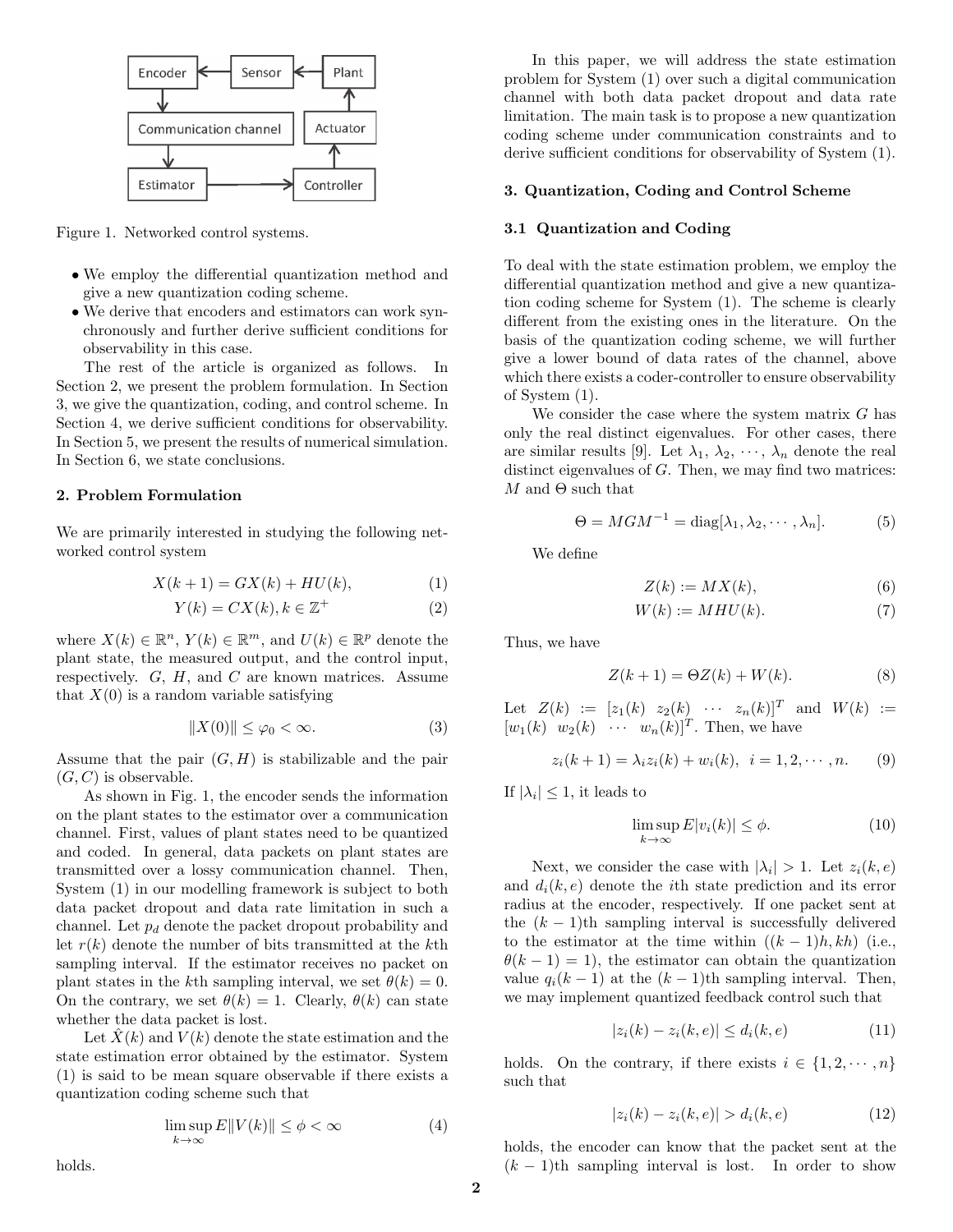the Communication State Information at the encoder, let  $\alpha(k) \in \mathbb{Z}^+$  denote the number of successive packet dropout. Then,  $\alpha(k)$  is given by

$$
\alpha(k) = \begin{cases} 0, & \text{when } \theta(k-1) = 1 \\ \alpha(k-1) + 1, & \text{when } \theta(k-1) = 0 \end{cases} \tag{13}
$$

with  $\alpha(0) = 0$ .

Let  $\hat{z}_i(k, e)$  denote the encoder estimation of  $z_i(k)$ . Furthermore, the encoder defines  $o_i(k, e)$  as the centre of certain range of  $z_i(k)$ . Then, the encoder sets

$$
\hat{z}_i(k-1, e) = \begin{cases} o_i(k-1, e) + q_i(k-1), \text{ when } \theta(k-1) = 1\\ o_i(k-1, e), \text{ when } \theta(k-1) = 0 \end{cases}
$$
\n(14)

We define

$$
\hat{Z}(k-1, e) = [\hat{z}_1(k-1, e) \ \hat{z}_2(k-1, e) \ \cdots \ \hat{z}_n(k-1, e)]^T,
$$
  
\n
$$
O(k-1, e) = [o_1(k-1, e) \ o_2(k-1, e) \ \cdots \ o_n(k-1, e)]^T.
$$
\n(15)

Let  $K$  denote the control gain. Then, the encoder sets

$$
O(k, e) = (\Theta + MHKM^{-1})\hat{Z}(k - 1, e)
$$
 (16)

with  $O(0, e) = 0$ .

We employ a uniform quantizer and divide the interval  $[o_i(k, e) - \lvert \lambda_i \rvert^{\alpha(k)} d_i(k - \alpha(k), e), o_i(k, e) + \lvert \lambda_i \rvert^{\alpha(k)} d_i(k - \lvert \lambda_i \rvert^{\alpha(k)})$  $\alpha(k), e$ ] into  $m_i(k) \in \mathbb{Z}^+$  subintervals. Here, we select  $m_i(k)$  satisfying

$$
m_i(k) = m_{i0}^{\alpha(k)+1} > |\lambda_i|^{\alpha(k)+1}, \tag{17}
$$

where  $m_{i0}$  is a positive integer larger than  $|\lambda_i|$ . Here, we may set  $m_{i0} = \lfloor |\lambda_i| \rfloor$ . Then,  $z_i(k)$  falls into the jth one of  $m_i(k)$  subintervals,  $j = 0, 1, 2, \cdots, m_i(k) - 1$ . The midpoint of the jth subinterval is the quantization value  $q_i(k)$ . It follows from [19] that the data rate  $r(k) \in \mathbb{Z}^+$ must satisfy the following condition

$$
r(k) \ge (\alpha(k) + 1)R_0
$$
  
>  $(\alpha(k) + 1) \sum_{i=1}^{n} \log_2 |\lambda_i|$  (bits/sample) (18)

with  $R_0 := \sum_{i=1}^n \log_2 m_{i0}$ . Here, we may employ the minimum data rate

$$
r(k) = \lceil (\alpha(k) + 1)R_0 \rceil
$$
 (bits/sample). (19)

We construct a binary code  $c(q_1(k), q_2(k), \cdots, q_n(k))$ with the codeword length  $l(k)$ , where

$$
l(k) = r(k) = \lceil (\alpha(k) + 1)R_0 \rceil.
$$
 (20)

Furthermore, the encoder gives the state prediction and its error radius by

$$
Z(k+1, e) = (\Theta + MHKM^{-1})[o_1(k, e) + q_1(k)
$$
  

$$
o_2(k, e) + q_2(k) \cdots o_n(k, e) + q_n(k)]^T
$$
 (21)

and

$$
d_i(k+1, e) = \frac{|\lambda_i|}{m_{i0}} d_i(k, e).
$$
 (22)

#### **3.2 State Estimation and Control**

Let  $z_i(k, s)$  and  $d_i(k, s)$  denote the state prediction and its error radius at the estimator, respectively. If one packet sent at the kth sampling interval is successfully delivered to the estimator at the time within  $(kh,(k+1)h)$  (*i.e.*,  $\theta(k) = 1$ , the estimator can obtain the codeword length  $l(k)$  and compute  $\alpha(k)$  by

$$
\alpha(k) = \lfloor \frac{l(k)}{R_0} \rfloor - 1. \tag{23}
$$

Furthermore, it can also obtain the quantization value  $q_i(k), i = 1, 2, \dots, n$ , at the kth sampling interval.

The estimator defines  $o_i(k, s)$  as the centre of certain range of  $z_i(k)$ . Let  $\hat{z}_i(k, s)$  denote the estimator estimation of  $z_i(k)$ . Then, the estimator sets

$$
\hat{z}_i(k,s) = \begin{cases} o_i(k,s) + q_i(k), \text{ when } \theta(k) = 1\\ o_i(k,s), \text{ when } \theta(k) = 0 \end{cases}
$$
 (24)

We define

$$
\hat{Z}(k,s) = [\hat{z}_1(k,s) \ \hat{z}_2(k,s) \ \cdots \ \hat{z}_n(k,s)]^T, \nO(k,s) = [o_1(k,s) \ o_2(k,s) \ \cdots \ o_n(k,s)]^T.
$$
\n(25)

Then, it follows that

$$
\hat{X}(k) = M^{-1}\hat{Z}(k, s).
$$
 (26)

Here, we give

$$
U(k) = K\hat{X}(k),\tag{27}
$$

where all eigenvalues of  $G + HK$  lie inside the unit circle. Then, the estimator sets

$$
O(k+1, e) = (\Theta + MHKM^{-1})\hat{Z}(k, s)
$$
 (28)

with  $O(0, s) = 0$ . Furthermore, if one packet sent at the kth sampling interval is successfully delivered to the estimator at the time within  $(kh, (k+1)h)$ , the estimator may obtain

$$
Z(k+1,s) = (\Theta + MHKM^{-1})[o_1(k,s) + q_1(k) o_2(k,s) + q_2(k) \cdots o_n(k,s) + q_n(k)]^T
$$
 (29)

and

$$
d_i(k+1, s) = \frac{|\lambda_i|}{m_{i0}} d_i(k, s).
$$
 (30)

# **4. Sufficient Conditions for Observability**

This section derives sufficient conditions for observability of System (1) in the presence of communication constraints. To solve the state estimation problem, it is necessary that the encoder and the estimator work synchronously.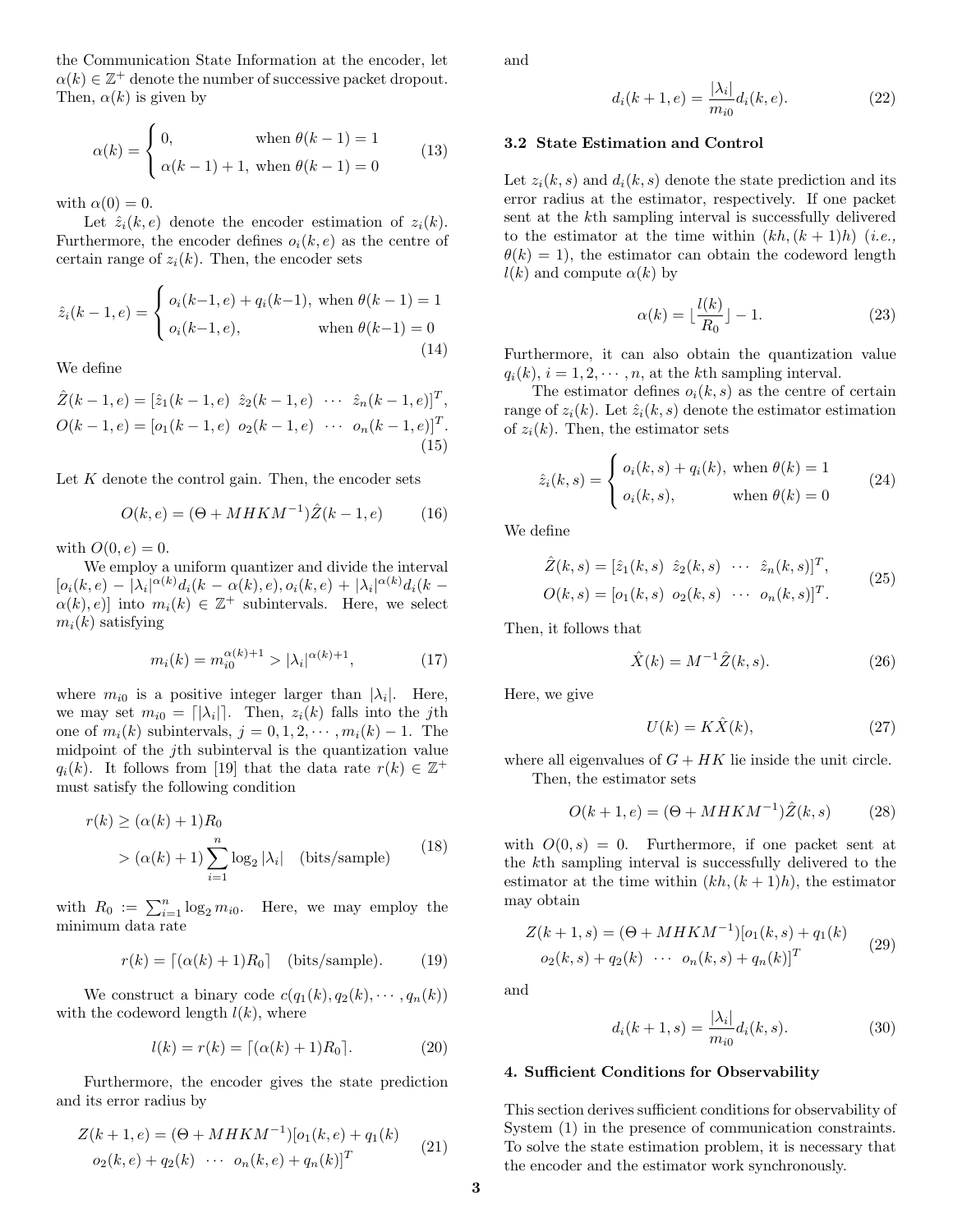**Theorem 1.** *Consider System* (1)*. Let*  $R$  *and*  $p_d$  *denote the average data rate of the channel and the probability of packet dropout, respectively. Then, there exists the quantization coding scheme given in Section* 3 *such that the encoder and estimator can work synchronously. System* (1) *is mean square observable if the following conditions hold:*

• p<sup>d</sup> *needs to satisfy*

$$
p_d < \frac{1}{|\lambda_i|}.\tag{31}
$$

• R *needs to satisfy*

$$
R > \frac{1}{(1 - p_d)} \sum_{i=1}^{n} \log_2 |\lambda_i| \quad \text{(bits/sample)}.\tag{32}
$$

*Proof.* First, we assume that for any time k, we have

$$
o_i(k, e) = o_i(k, s), \tag{33}
$$

$$
d_i(k, e) = d_i(k, s), \tag{34}
$$

$$
\hat{z}_i(k-1, e) = \hat{z}_i(k-1, s). \tag{35}
$$

We will derive

$$
o_i(k + 1, e) = o_i(k + 1, s),
$$
  
\n
$$
d_i(k + 1, e) = d_i(k + 1, s),
$$
  
\n
$$
\hat{z}_i(k, e) = \hat{z}_i(k, s).
$$
\n(36)

Then, we can obtain the recursive formulation. We will also derive that  $d_i(k, e)$  and  $d_i(k, s)$  converge to the neighbourhoods of the origin as  $k \to \infty$ .

Let  $T_i$  denote the time when the jth packet is successfully delivered to the estimator. Here, we define

$$
T_j = \min k \tag{37}
$$

subject to

$$
\theta(k) = 1,
$$
  
\n
$$
T_{j-1} < k,
$$
  
\n
$$
T_0 = -1,
$$
  
\n
$$
j, k, T_j \in \mathbb{Z}^+.
$$
\n(38)

Then, we have

$$
\alpha(T_j) = T_j - T_{j-1} - 1,
$$
  
\n
$$
\alpha(T_j + 1) = 0.
$$
\n(39)

Now, we consider the case with  $\theta(T_j) = 1$  (j =  $1, 2, \dots, \infty$ . Namely, the packet sent at the  $T_j$  sampling interval is successfully delivered to the estimator at the time within  $(T_i h, (T_i + 1)h)$ . A similar argument can be used for this case.

When the *j*th packet is successfully delivered to the estimator, the estimator has access to the codeword length  $l(T_i)$  and can compute  $\alpha(T_i)$  by

$$
\alpha(T_j) = \lfloor \frac{l(T_j)}{R_0} \rfloor - 1. \tag{40}
$$

Furthermore, the estimator may also obtain  $q_i(T_i)$ , and give

$$
\hat{z}_i(T_j, s) = o_i(T_j, s) + q_i(T_j). \tag{41}
$$

Then, we have

$$
|\bar{v}_i(T_j)| \le \frac{1}{m_{i0}} d_i(T_j, s),
$$
\n(42)

and

$$
\hat{X}(T_j) = M^{-1}\hat{Z}(T_j, s).
$$
\n(43)

We have

$$
Z(T_j + 1) = (\Theta + MHKM^{-1})\hat{Z}(T_j, s) + \Theta \bar{V}(T_j). \tag{44}
$$

Furthermore, the estimator sets

$$
O(T_j + 1, s) = (\Theta + MHKM^{-1})\hat{Z}(T_j, s)
$$
 (45)

and

$$
Z(T_j + 1, s) = (\Theta + MHKM^{-1})\hat{Z}(T_j, s). \tag{46}
$$

Clearly, it follows that

$$
|z_i(T_j+1) - o_i(T_j+1, s)| \le \frac{|\lambda_i|}{m_{i0}} d_i(T_j, s) = d_i(T_j+1, s).
$$
\n(47)

Clearly, the range of the prediction error would decrease due to  $m_{i0} > |\lambda_i|$ .

At the same time, the encoder sets

$$
Z(T_j + 1, e) = (\Theta + MHKM^{-1})[o_1(T_j, e) + q_1(T_j) o_2(T_j, e) + q_2(T_j) \cdots o_n(T_j, e) + q_n(T_j)]^T.
$$
 (48)

Then, it follows that

$$
|z_i(T_j + 1) - z_i(T_j + 1, e)| \le d_i(T_j + 1, e). \tag{49}
$$

If the encoder finds that  $z_i(T_i + 1)$  satisfies the condition above, it can know that the packet sent at the  $T_i$ th sampling interval is successfully delivered to the estimator at the time within  $(T_i h, (T_i + 1)h)$ . The encoder sets

$$
\hat{z}_i(T_j, e) = o_i(T_j, e) + q_i(T_j), \tag{50}
$$

and obtains

$$
O(T_j + 1, e) = (\Theta + MHKM^{-1})\hat{Z}(T_j, e). \tag{51}
$$

Then, it follows that

$$
o_i(T_j + 1, e) = o_i(T_j + 1, s),
$$
  
\n
$$
d_i(T_j + 1, e) = d_i(T_j + 1, s),
$$
  
\n
$$
\hat{z}_i(T_j, e) = \hat{z}_i(T_j, s).
$$
\n(52)

For this case, the encoder and the estimator can work synchronously.

Now, we consider the case with  $\theta(k)=0$  (T<sub>j−1</sub> < k <  $T_j$ ,  $j = 1, 2, \dots, \infty$ . For this case, the estimator may set

$$
\hat{z}_i(k,s) = o_i(k,e). \tag{53}
$$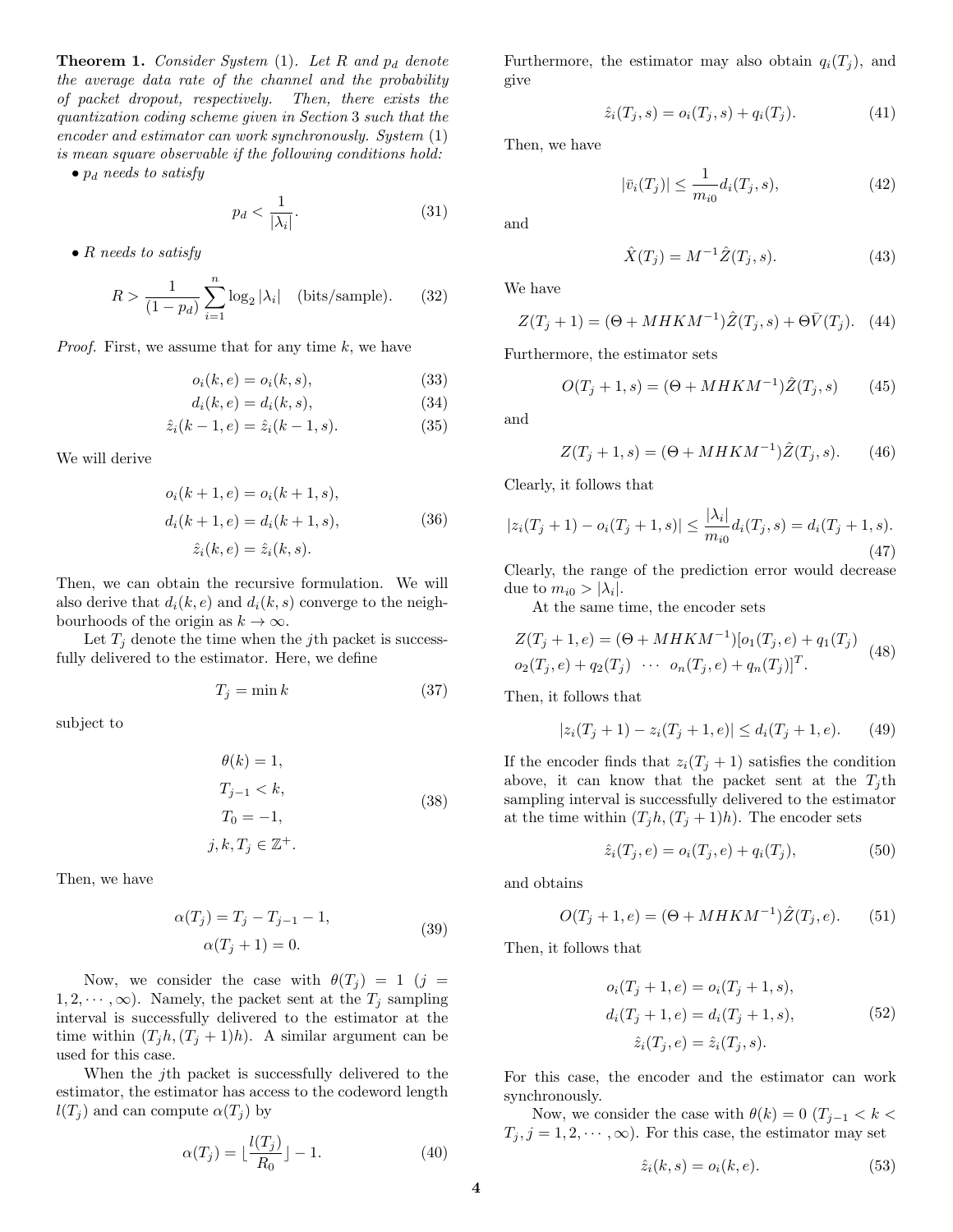Then, we have

$$
|\bar{v}_i(k)| \le |\lambda_i|^{\alpha(k)} d_i(k - \alpha(k), s), \tag{54}
$$

and

$$
\hat{X}(k) = M^{-1}\hat{Z}(k, s).
$$
 (55)

We have

$$
Z(k+1) = (\Theta + MHKM^{-1})\hat{Z}(k,s) + \Theta \bar{V}(k).
$$
 (56)

Furthermore, the estimator sets

$$
O(k+1, s) = (\Theta + MHKM^{-1})\hat{Z}(k, s)
$$
 (57)

and

$$
Z(k+1, s) = (\Theta + MHKM^{-1})\hat{Z}(k, s).
$$
 (58)

Clearly, it follows that

$$
|z_i(k+1) - o_i(k+1, s)| \le |\lambda_i|^{\alpha(k)+1} d_i(k - \alpha(k), s)
$$
  
>  $d_i(k+1, s).$  (59)

Clearly, the state prediction error will grow by  $|\lambda_i|$ .

At the time  $k + 1$ , the encoder has access to  $z_i(k + 1)$ and finds that there exists  $i \in \{1, 2, \dots, n\}$  such that

$$
|z_i(k+1) - z_i(k+1, e)| > d_i(k+1, e)
$$
 (60)

holds. This means that the encoder can know that no packet sent at the kth sampling interval was successfully delivered to the estimator at the time within  $(kh,(k+1)h)$ . Then, the encoder sets

$$
\hat{z}_i(k,e) = o_i(k,e) \tag{61}
$$

and obtains

$$
O(k+1, e) = (\Theta + MHKM^{-1})\hat{Z}(k, e). \tag{62}
$$

Then, it follows that

$$
o_i(k + 1, e) = o_i(k + 1, s),
$$
  
\n
$$
d_i(k + 1, e) = d_i(k + 1, s),
$$
  
\n
$$
\hat{z}_i(k, e) = \hat{z}_i(k, s).
$$
\n(63)

For this case, the encoder and the estimator can also work synchronously.

Combined with the arguments above, it follows that the encoder and the estimator can work synchronously. Then, we have

$$
E|z_i(k) - o_i(k,s)| \le \sum_{j=0}^{\infty} p_j |\lambda_i|^{\alpha(k)} d_i(k - \alpha(k),s), \quad (64)
$$

where  $p_j$  denotes the probability of  $\alpha(k) = j$ . As k is large enough, it follows that

$$
E|z_i(k) - o_i(k, s)| \le \sum_{j=0}^{\infty} (1 - p_e) p_d^j |\lambda_i|^j \phi_0.
$$
 (65)

If we assume that  $p_d < \frac{1}{|\lambda_i|}$  holds, it follows that

$$
E|z_i(k) - o_i(k, s)| < \frac{1 - p_d}{1 - p_d|\lambda_i|} \phi_0. \tag{66}
$$

At the same time, it follows that

$$
r(k) > (\alpha(k) + 1) \sum_{i=1}^{n} \log_2 |\lambda_i| \quad \text{(bits/sample)}.\tag{67}
$$

We take an expectation on it, and obtain

$$
R > \sum_{j=0}^{\infty} p(\alpha(k) = j)(\alpha(k) + 1) \sum_{i=1}^{n} \log_2 |\lambda_i| \text{ (bits/sample)}.
$$
\n(68)

As  $k$  is large enough, it follows that

$$
R > \frac{1}{1 - p_e} \sum_{i=1}^{n} \log_2 |\lambda_i| \quad \text{(bits/sample)}.\tag{69}
$$

 $\Box$ 

Thus, the proof is complete.

**Remark 1.** To deal with the state estimation problem, we employ the differential quantization method and give a new quantization coding scheme for System (1). The scheme is clearly different from the existing ones in [5] and [9]. It is shown in Theorem 1 that there exists a lower bound of data rate for observability. The paper [9] also gave a lower bound of data rate for observability. However, the paper [9] only consider the case without data packet dropout. The paper [5] gave the conditions for observability and controllability of linear systems subject to dada losses. We further consider the case with both data packet dropout and data rate limitation and give the sufficient condition for observability. Furthermore, in Theorem 1, we give an upper bound on the probability of packet dropout for observability  $(i.e., p_d < \frac{1}{|\lambda_i|})$ , which is similar to that of [5]. The difference is that we further argue the bound under the data rate limitation, but the paper [5] considered the case with both packet dropout and delay.

#### **5. Numerical Example**

In this section, an numerical example is presented to illustrate the obtained result for the state estimation in System (1).

Consider System (1) with the following parameters

$$
G = \begin{bmatrix} 12.67 & 22.12 \\ -4.38 & -7.11 \end{bmatrix}, H = \begin{bmatrix} 2.1 \\ -0.7 \end{bmatrix}, C = \begin{bmatrix} 1 & 0 \\ 0 & 1 \end{bmatrix}. (70)
$$

Let  $x_1(0) \in [-5, 5]$  and  $x_2(0) \in [-5, 5]$ . We employ the feedback gain  $k = [-6.0 - 10.8]$ . Let the sampling period  $h = 0.5$ ms. We may compute M and  $\Theta$ , and obtain

$$
M = \begin{bmatrix} 0.9273 & -0.8978 \\ -0.3743 & 0.4405 \end{bmatrix}, \Theta = \begin{bmatrix} 3.7425 & 0 \\ 0 & 1.8175 \end{bmatrix}. (71)
$$

First, we set the data rate of the channel and choose  $R = 8.0$  (Kb/s). Furthermore, we set  $p_d = 0.2$ . Figure 2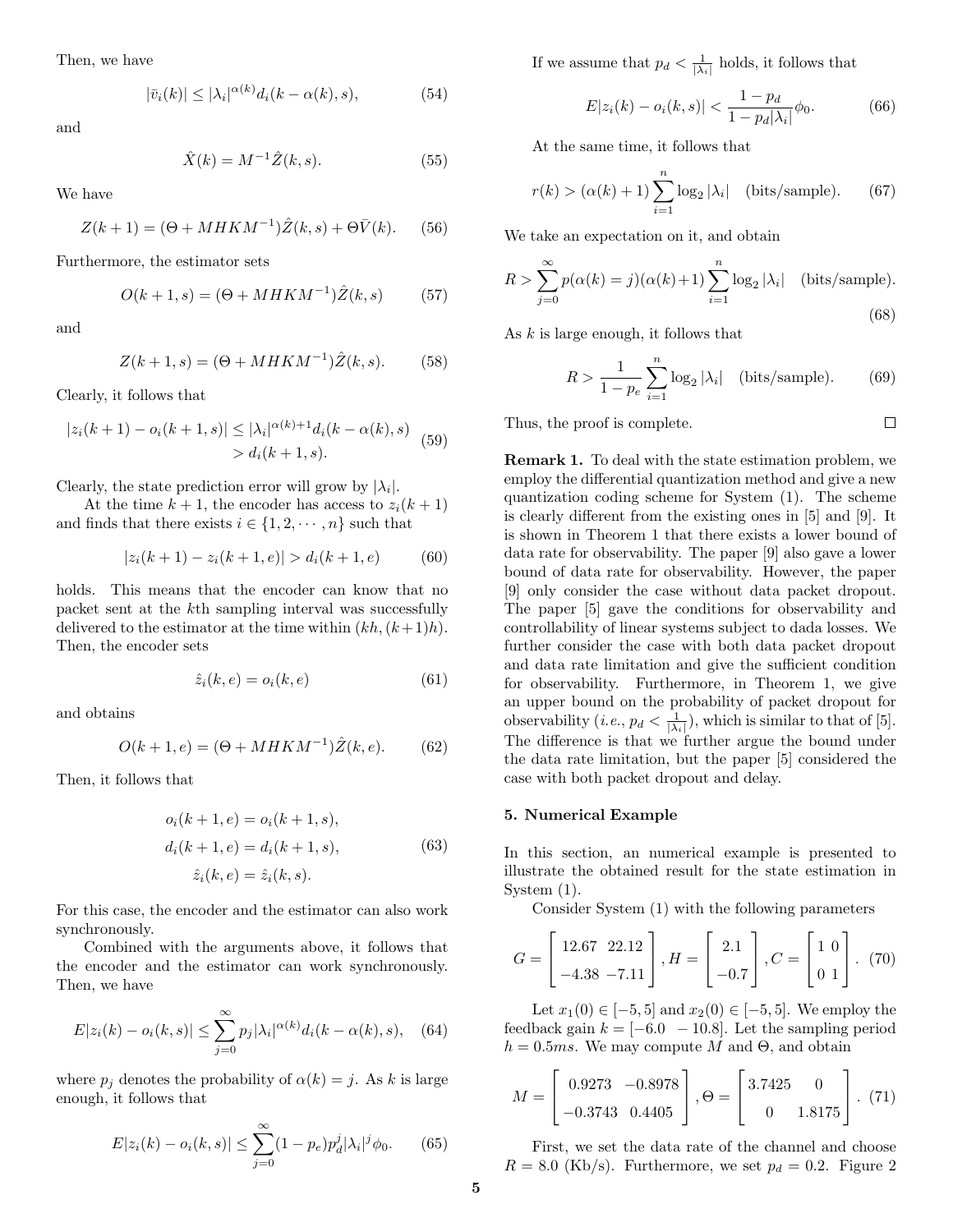

Figure 2. The estimation error with  $p_d = 0.2$  and  $R = 8.0$  $(Kb/s).$ 



Figure 3. The estimation error with  $p_d = 0.4$  and  $R = 8.0$  $(Kb/s).$ 

shows the simulation result for this case. Clearly, it turns out that in this case, the system is observable.

Next, we enlarge the packet dropout probability and set  $p_d = 0.4$ . Furthermore, we still choose  $R = 8.0$  (Kb/s). Figure 3 shows the simulation result for this case. Clearly, it turns out that in this case, the system is unobservable.

Now, we reduce the data rate and set  $R = 4.0$  (Kb/s). Furthermore, we still set  $p_d = 0.2$ . Figure 4 shows the simulation result for this case. Clearly, it turns out that in this case, the system is unobservable.

## **6. Conclusion**

In networked control systems, data packets on plant states are transmitted over a digital communication channel with both data packet dropout and data rate limitation. For this case, we proposed a new quantization coding scheme



Figure 4. The estimation error with  $p_d = 0.2$  and  $R = 4.0$  $(Kb/s).$ 

and derived sufficient conditions for observability. Here, we consider the case without data transmission delay. However, the quantization coding scheme above needs to be improved in the case with data transmission delay. For future research, we will consider this case and derive sufficient conditions for observability in this case. Furthermore, future work will seek to address these challenges in networked nonlinear control systems. An illustrative example was given to demonstrate the effectiveness of the proposed method.

#### **Acknowledgement**

This work is partially supported by the Fuzhou Key Science and Technology Special Projects (Grant: 2020FZZD0601) and the Fujian Province STS Projects (Grant: 2020T3008). The authors also gratefully acknowledge the helpful comments and suggestions of the reviewers, which have improved the presentation.

#### **References**

- [1] Z. Zhou, H. Wang, Z. Hu, and X. Xue, Finite time stability of discrete markovian jump system over networks with random dual-delay, *Mechatronic Systems and Control*, *47*(3), 2019, 153–161.
- [2] A. Cetinkaya, H. Ishii, and T. Hayakawa, Networked control under random and malicious packet losses, *IEEE Transactions on Automatic Control*, *62*(5), 2017, 2434–2449.
- [3] P. Tallapragada, M. Franceschetti, and J. Cortés, Eventtriggered second-moment stabilization of linear systems under packet drops, *IEEE Transactions on Automatic Control*, *63*(8), 2018, 2374–2388.
- [4] R.M. Jungers, A. Kundu, and W.P.M.H. Heemels, Observability and controllability analysis of linear systems subject to dada losses, *IEEE Transactions on Automatic Control*, *63*(10), 2018, 3361–3376.
- [5] Z. Ren, P. Cheng, L. Shi, and Y. Dai, State estimation over delayed mutihop network, *IEEE Transactions on Automatic Control*, *63*(10), 2018, 3545–3550.
- [6] Q. Liu and R. Ding, State estimation for networked control systems with random time delays, *Mechatronic Systems and Control*, *46*(3), 2018, 115–120.